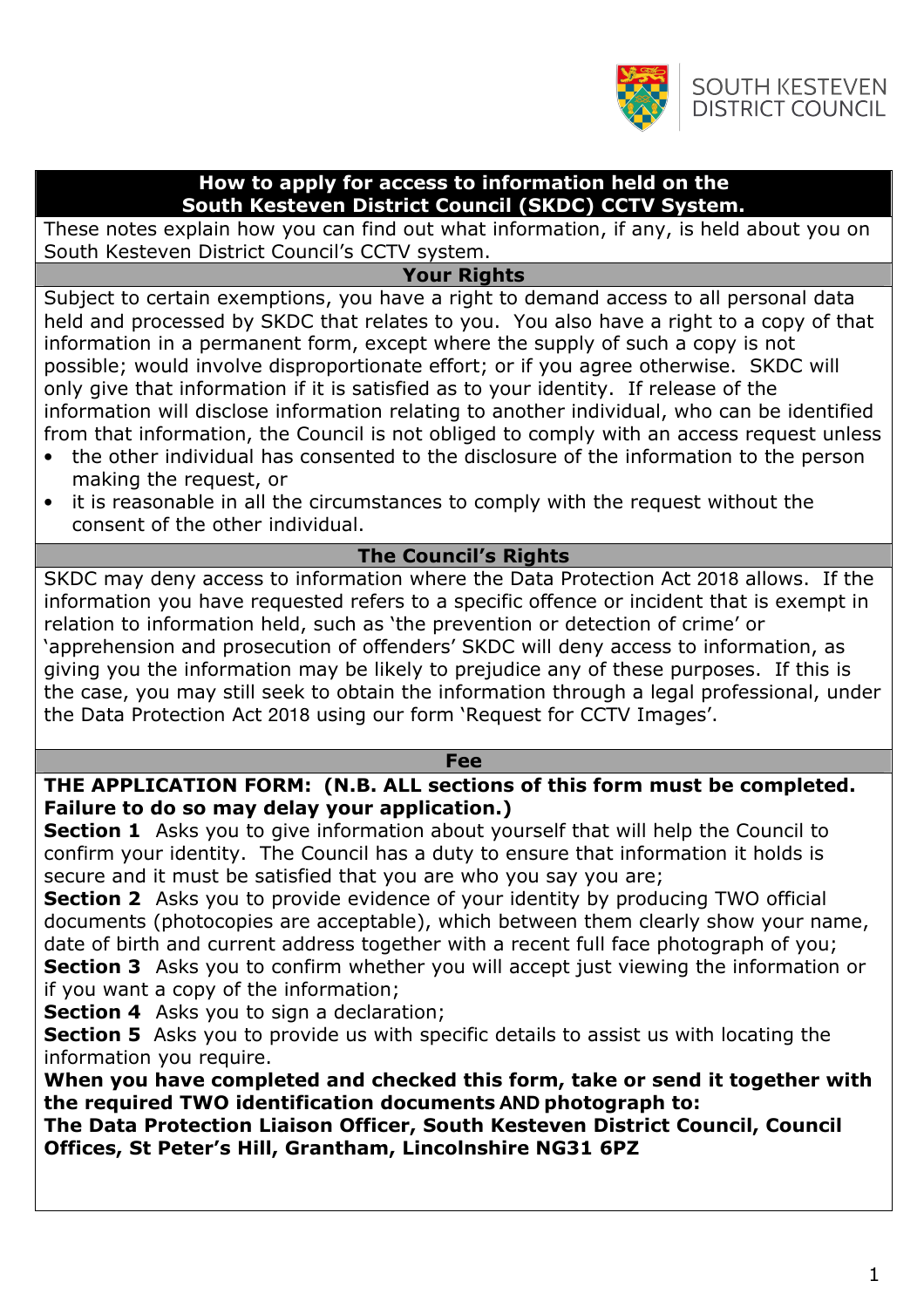The information requested below is to help the Council (a) satisfy itself as to your identity and (b) find any data held about you.

# SECTION 1 About yourself

Please complete this section in case we need to contact you regarding your application. PLEASE USE BLOCK CAPITALS

| <b>Title</b>                    |  |
|---------------------------------|--|
| <b>Family name/surname</b>      |  |
| First name(s)                   |  |
| <b>Current home address</b>     |  |
| including postcode (our         |  |
| reply will be sent to this      |  |
| address)                        |  |
| <b>Contact telephone number</b> |  |

# SECTION 2 Proof of identity

To help establish your identity your application must be accompanied by:

- TWO official documents that between them clearly show your name, date of birth and current address. For example - a birth/adoption certificate, driving licence, medical card, passport or other official document that shows your name and address;
- A recent full face photograph of yourself.

#### Failure to provide this proof of identity may delay your application.

| Sex (tick box) | <b>Male</b> |     | <b>Female</b> |  |
|----------------|-------------|-----|---------------|--|
| <b>Height</b>  |             | Age |               |  |

# SECTION 3 Supply of information

You have a right, subject to certain exceptions, to receive a copy of the information in a permanent form.

| Do you wish to:                                        |                   |
|--------------------------------------------------------|-------------------|
| (a) view the information and receive a permanent copy? | $ $ Yes / No $^*$ |
| (b) only view the information?                         | Yes / $No*$       |
| *delete as applicable                                  |                   |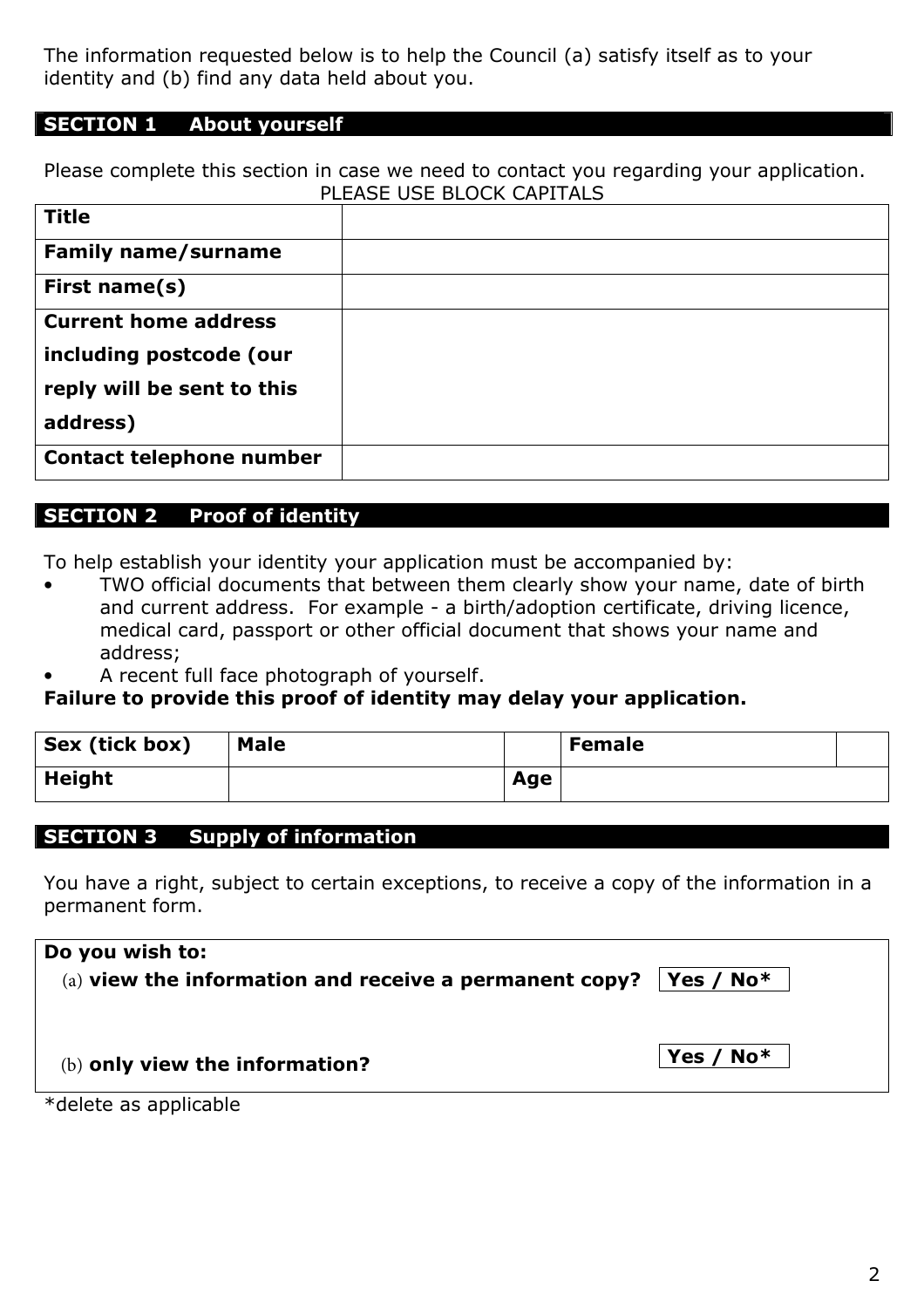#### SECTION 4 Declaration

**DECLARATION** (to be signed by the applicant)

| person to whom it relates. | The information that I have supplied in this application is correct and I am the |
|----------------------------|----------------------------------------------------------------------------------|
| <b>Signed</b>              | <b>Date</b>                                                                      |

Warning – a person who impersonates, attempts to impersonate another or tries to obtain CCTV footage of another may be guilty of an offence.

# SECTION 5 To help us find the information

| Exact date(s) and time(s), (for<br>example 10.30am on 1st October<br>2010)                                                              |  |
|-----------------------------------------------------------------------------------------------------------------------------------------|--|
| Exact place where you were - a<br>detailed location is required, (for<br>example 'Outside Boots the Chemist,<br>High Street, Grantham') |  |
| Brief details or other identification (for<br>example I was standing by the door<br>and had an orange jacket on)                        |  |

Before returning this form please check that you have:

- completed ALL sections of this form
- enclosed TWO identification documents and a photograph
- signed and dated the form

#### Further information:

These notes are only a guide. Further information and advice may be found at:

www.ico.org.uk